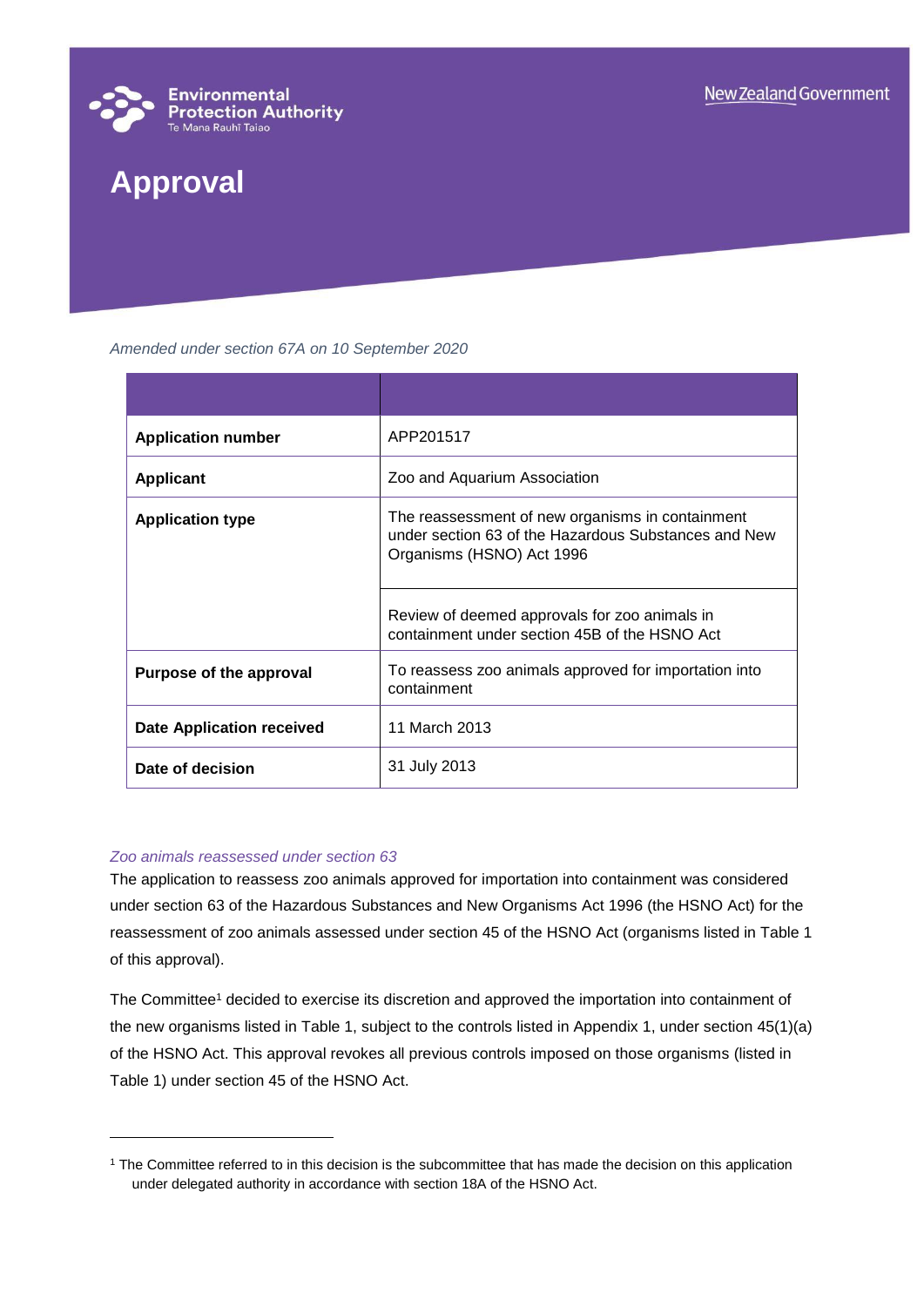#### *Approvals for zoo animals changed under section 45B*

The application to reassesses zoo animals approved for importation into containment was considered under section 45B of the HSNO Act for the reassessment of zoo animals that were deemed approved under the transitional provisions (section 255 of the HSNO Act) (organisms listed in Table 2 of this approval).

The Committee decided to exercise its discretion under section 45B of the HSNO Act and replace all previous controls and conditions imposed on the organisms listed in Table 2, and remove the requirement to remain in a particular place imposed under section 255 of the HSNO Act and other existing controls, with the controls listed in Appendix 1.

|  | 31 July 2013 |
|--|--------------|
|--|--------------|

**Kevin Thompson Date** 

**Chair, Decision-Making Committee Environmental Protection Authority**

## *Section 67A Amendment September 2020*

The approval was amended to correct a technical error made by EPA and include two porcupine species, *Hystrix cristata* and *Hystrix africaeaustralis*, to the list of organisms deemed to be approved under section 45 (Table 2) which were inadvertently omitted from the list when the application was decided.

10 September 2020

**Dr John Taylor Date**

**Chair, Decision-Making Committee Environmental Protection Authority**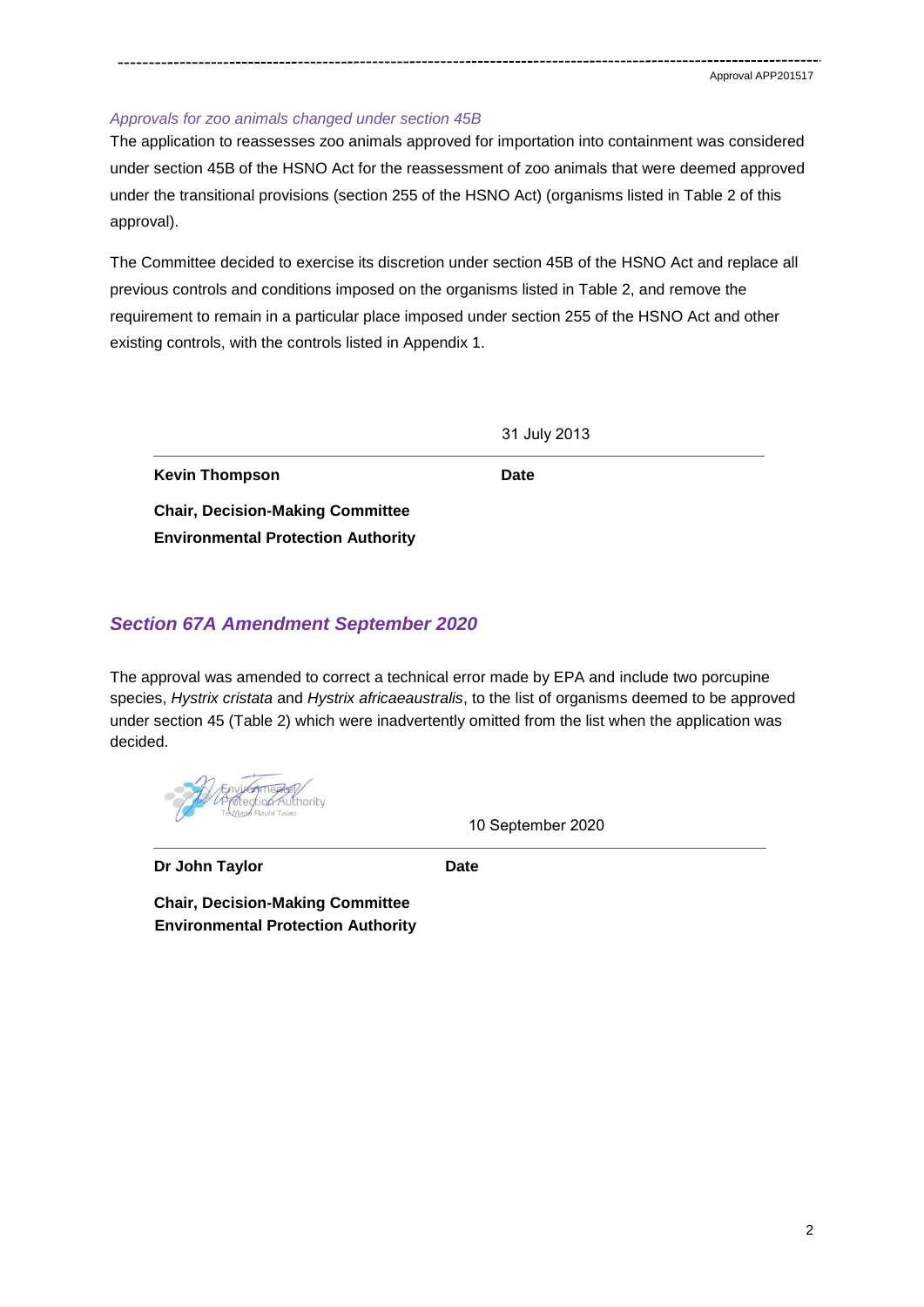## *Table 1. Organisms assessed and approved under section 45 in Approval APP201517*

| <b>Species</b>                                                                                                                                                                                                 | <b>Common name</b>                                | Approval code <sup>2</sup> |
|----------------------------------------------------------------------------------------------------------------------------------------------------------------------------------------------------------------|---------------------------------------------------|----------------------------|
| Acrobates pygmaeus Shaw, 1793                                                                                                                                                                                  | feather tailed glider                             | NOC002541                  |
| Ailuropoda melanoleuca (David, 1869)                                                                                                                                                                           | giant panda                                       | NOC100015                  |
| Ailurus fulgens (F.G. Cuvier, 1825)                                                                                                                                                                            | red panda                                         | NOC100019*                 |
| all animals of the genus Canis (excluding C. familiaris)                                                                                                                                                       | Canis                                             | NOC002510                  |
| All species of Bovidae, excluding the subfamily Caprinae<br>(chamois, goats, sheep, serows and relatives) and genera<br>Bos (oxen and true cattle), Bubalus (water buffalo), and<br>Syncerus (African buffalo) | antelope, cattle, gazelles,<br>pronghorn antelope | NOC002511<br>NOC100023     |
| Antidorcas marsupialis (Zimmerman, 1780)                                                                                                                                                                       | springbok                                         | NOC002494*                 |
| Antilope cervicapra (Linnaeus, 1758)                                                                                                                                                                           | blackbuck                                         | NOC002495*                 |
| Archispirostreptus gigas                                                                                                                                                                                       | giant African millipede                           | NOC100080                  |
| <b>Basiliscus plumifrons</b>                                                                                                                                                                                   | plumed basilisk                                   | NOC100117                  |
| Boselaphus tragocamelus (Pallas, 1766)                                                                                                                                                                         | nilgai                                            | NOC002496*                 |
| Brachylophus vitiensis                                                                                                                                                                                         | Fiji island crested iguana                        | NOC002116                  |
| Callithrix pygmaea (Spix 1823) (syn. Cebuella pygmaea)                                                                                                                                                         | pygmy marmoset                                    | NOC002393                  |
| Canis latrans                                                                                                                                                                                                  | coyote                                            | NOC002510*                 |
| Caracal caracal Schreber, 1776 (syn. Felis caracal)                                                                                                                                                            | caracal                                           | NOC002542                  |
| Ceratotherium simum (Burchell, 1817)                                                                                                                                                                           | white rhinoceros                                  | NOC002497*                 |
| Chrysocyon brachyurus Illiger 1815                                                                                                                                                                             | maned wolf                                        | NOC002481                  |
| Colobus guereza Rüppell, 1835                                                                                                                                                                                  | black and white colobus                           | NOC002543                  |
| Crocuta crocuta Erxleben, 1777                                                                                                                                                                                 | spotted hyena                                     | NOC002544                  |
| Dama ruficollis                                                                                                                                                                                                | Addra gazelle                                     | NOC002511*                 |
| Dendrobates auratus (Girard 1855)                                                                                                                                                                              | green and black poison dart<br>frog               | NOC100094                  |
| Dendrobates azureus (Hoogmoed 1969)                                                                                                                                                                            | blue poison dart frog                             | NOC100093                  |

l

 $\sim$   $\sim$ 

 $2 *$  denotes organisms that also have a deemed approval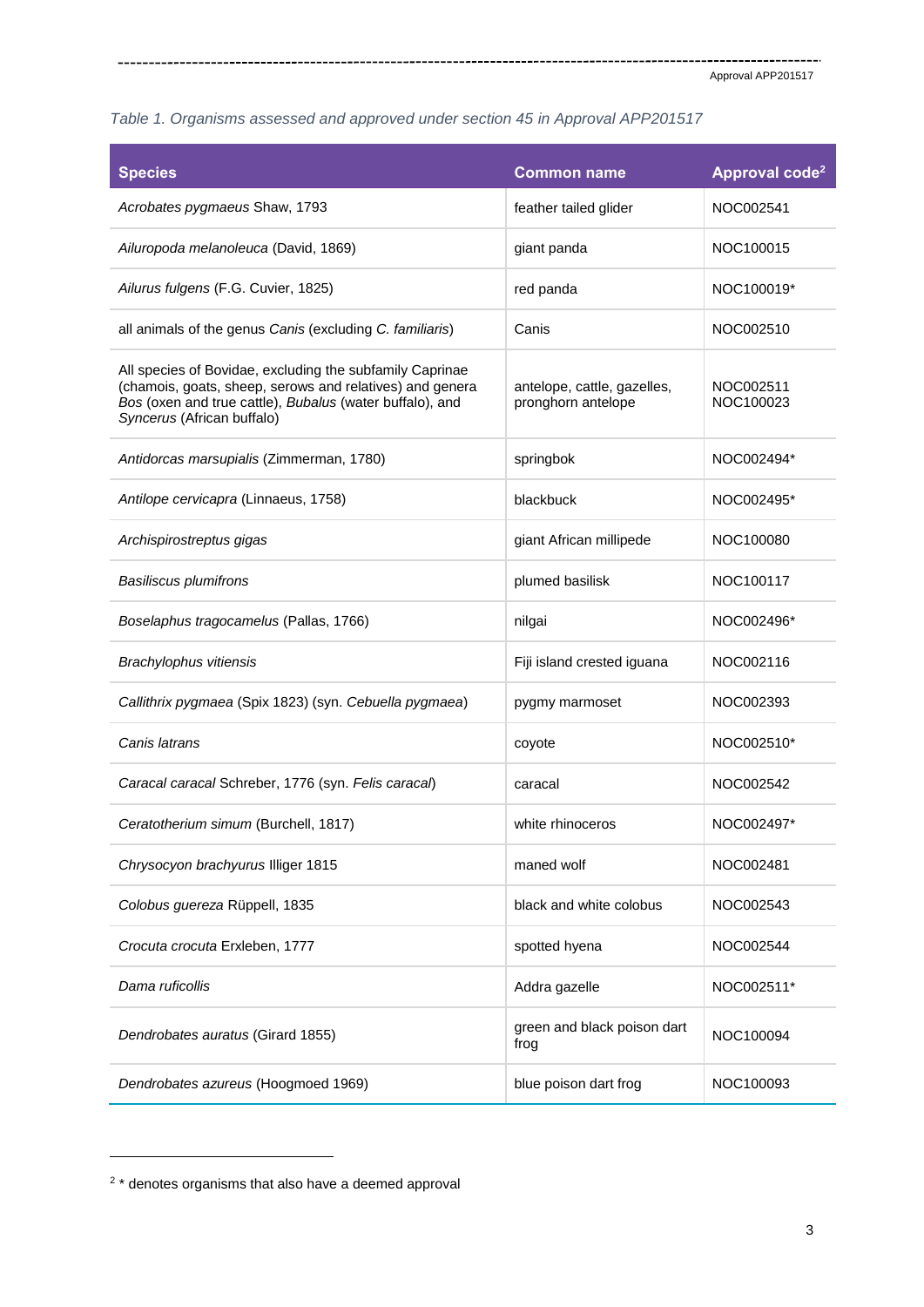| <b>Species</b>                                          | <b>Common name</b>                | Approval code <sup>2</sup> |
|---------------------------------------------------------|-----------------------------------|----------------------------|
| Dendrobates galactonotus (Steindachner 1864)            | splash backed poison frog         | NOC100092                  |
| Dendrobates leucomelas (Steindachner 1864)              | yellow-banded poison dart<br>frog | NOC100096                  |
| Dendrobates reticulatus (Boulenger 1884)                | red backed poison frog            | NOC100097                  |
| Dendrobates tinctorius (Cuvier 1797)                    | dyeing poison frog                | NOC100098                  |
| Diceros bicornis Linnaeus, 1758                         | black rhinoceros                  | NOC002545                  |
| Equus burchellii (Gray, 1824)                           | zebra                             | NOC002498*                 |
| Eurycnema goliath                                       | Goliath stick insect              | NOC100081                  |
| Extatosoma tiaratum                                     | spiny leaf insect                 | NOC100082                  |
| Felis margarita Loche, 1858                             | sand cat                          | NOC002546                  |
| Felis nigripes Burchell, 1824                           | black footed cat                  | NOC002547                  |
| Galago moholi A. Smith, 1836                            | Moholi bush baby                  | NOC002548                  |
| Galago senegalensis É. Geoffroy Saint-Hilaire, 1796     | Sengal bush baby                  | NOC002549                  |
| Giraffa sp.                                             | giraffe                           | NOC002484*                 |
| Gorilla gorilla (Savage and Wyman, 1847)                | gorilla                           | NOC002550                  |
| Heterocephalus glaber                                   | naked mole rat                    | NOC100115                  |
| Hexaprotodon liberiensis Morton, 1849                   | pygmy hippo                       | NOC002551                  |
| Hierodula majuscula                                     | giant green mantid                | NOC100083                  |
| Hippotragus niger (Harris 1838)                         | sable antelope                    | NOC002499*                 |
| Kobus ellipsiprymnus (Ogilby, 1833)                     | waterbuck                         | NOC002500*                 |
| Lamprotornis superbus (Rueppell, 1845)                  | superb (glossy) starling          | NOC002380                  |
| Lasiorhinus latifrons (Owen, 1845)                      | southern hairy nosed<br>wombat    | NOC002552                  |
| Lemur catta                                             | ring tailed lemur                 | NOC100016*                 |
| Leopardus pardalis Linnaeus, 1758 (syn. Felis pardalis) | ocelot                            | NOC002553                  |
| Leopardus wiedii Schinz, 1821 (syn. Felis wiedii)       | margay                            | NOC002554                  |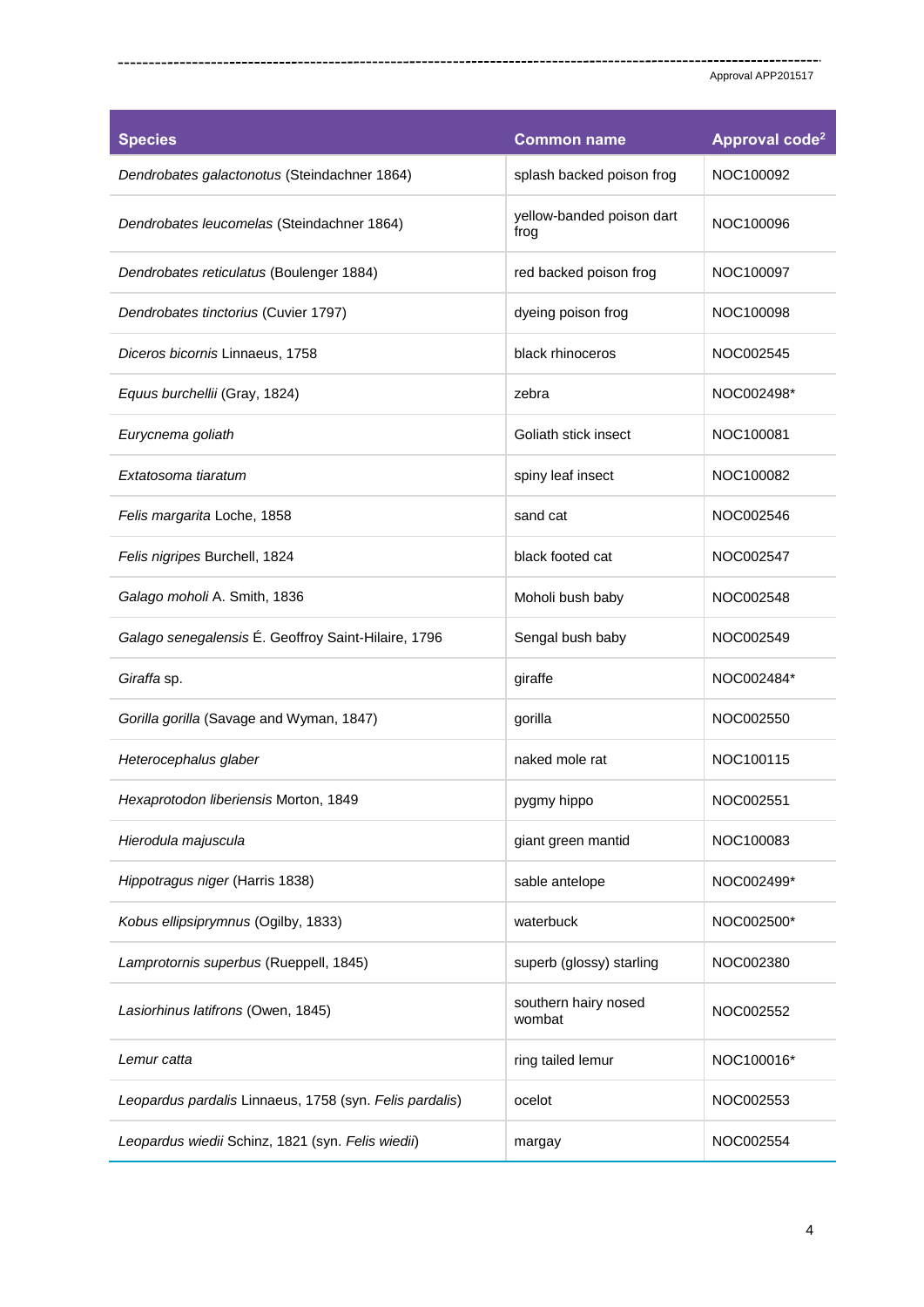| <b>Species</b>                                                        | <b>Common name</b>                            | Approval code <sup>2</sup> |
|-----------------------------------------------------------------------|-----------------------------------------------|----------------------------|
| Liocheles waigiensis                                                  | rainforest scorpion                           | NOC100084                  |
| Macropanesthia rhinoceros                                             | giant burrowing cockroach                     | NOC100085                  |
| Macropus fuliginosus Desmarest, 1871                                  | western grey kangaroo                         | NOC002555                  |
| Mandrillus sphinx Linnaeus, 1758                                      | mandrill                                      | NOC002556                  |
| Megacrania batesii                                                    | peppermint stick insect                       | NOC100086                  |
| Neofelis nebulosa Griffith, 1821                                      | clouded leopard                               | NOC002557                  |
| Oryx dammah (Cretzschmar, 1826)                                       | scimitar horned oryx                          | NOC002501*                 |
| Oryx gazella                                                          | gemsbok/gemsbuck/oryx                         | NOC002511*                 |
| Otolemur crassicaudatus É. Geoffroy Saint-Hilaire, 1812               | brown greater galago/<br>greater bush baby    | NOC002558                  |
| Otolemur garnettii Ogilby, 1838                                       | northern greater galago/<br>greater bush baby | NOC002559                  |
| Panthera pardus                                                       | leopard                                       | NOC002383*                 |
| Phalacrognathus muelleri                                              | rainbow stag beetle                           | NOC100087                  |
| Phascolarctos cinereus Goldfuss, 1817                                 | koala                                         | NOC002560                  |
| Phoenicopterus roseus (Phoenicopterus ruber roseus<br>(Pallas, 1811)) | greater flamingo                              | NOC100021*                 |
| Phyllobates terribilis (Myers, Daly and Malkin 1978)                  | golden poison frog                            | NOC100095                  |
| Potorous tridactylus Kerr, 1792                                       | long nosed potoroo                            | NOC002561                  |
| Prionailurus viverrinus Bennet 1833                                   | fishing cat                                   | NOC002486                  |
| Saguinus imperator (Goeldi, 1907)                                     | emperor tamarin                               | NOC002482                  |
| Saguinus oedipus (Linnaeus, 1758)                                     | cotton top tamarin                            | NOC100018*                 |
| Saimiri boliviensis I. Geoffroy Saint-Hilaire and Blainville,<br>1834 | Bolivian squirrel monkey                      | NOC002562                  |
| Sarcophilus harrisii Boitard, 1841                                    | Tasmanian devil                               | NOC002563                  |
| Speothos venaticus                                                    | bush dog                                      | NOC100114                  |
| Suricata suricatta (Schreber, 1776)                                   | meerkat                                       | NOC100020*                 |
| Tachyglossus aculeatus Shaw, 1792                                     | short beaked echidna                          | NOC002564                  |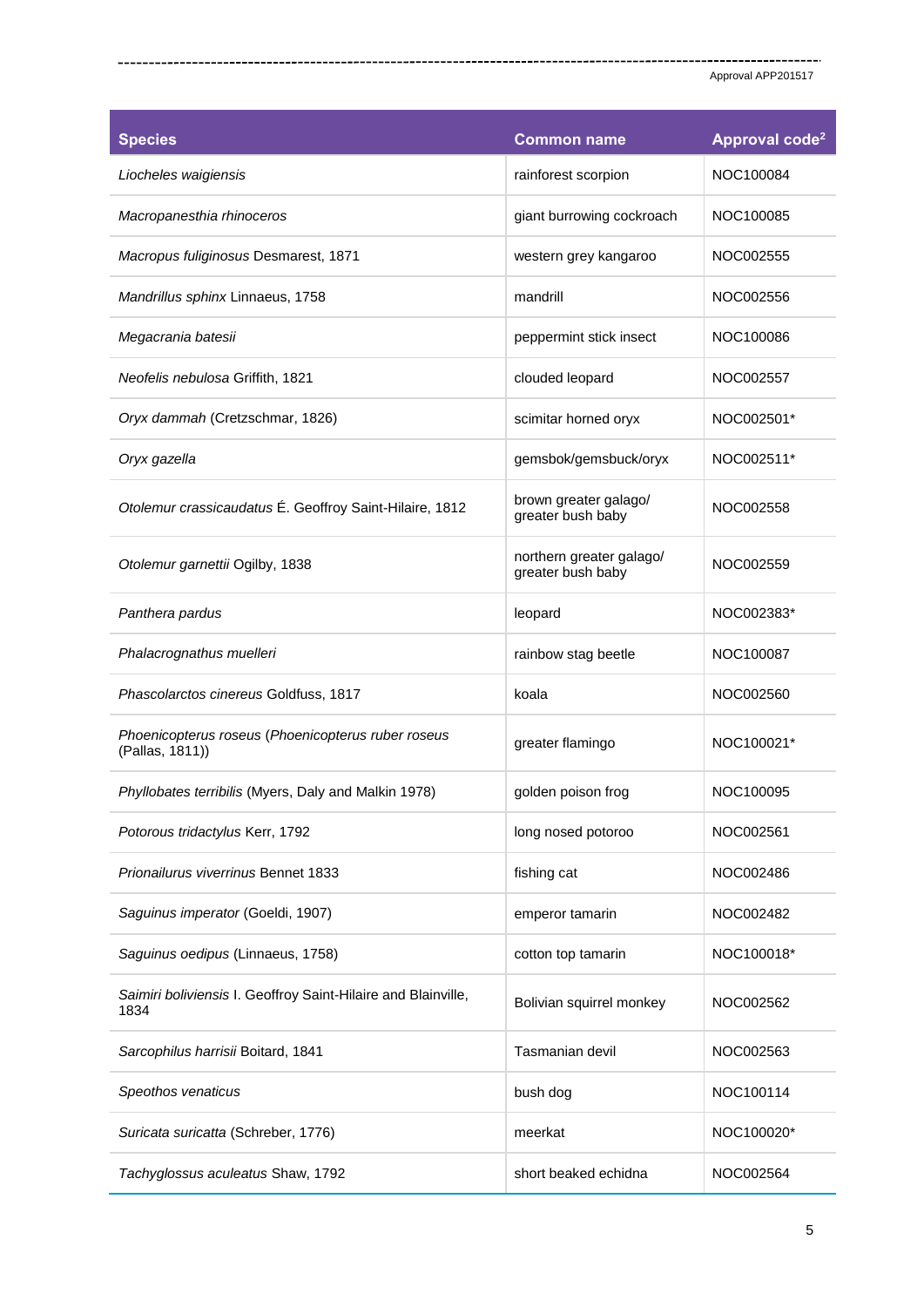| <b>Species</b>                            | <b>Common name</b>      | Approval code <sup>2</sup> |
|-------------------------------------------|-------------------------|----------------------------|
| Tapirus terrestris (Linnaeus, 1758)       | South American tapir    | NOC100022*                 |
| Tectocoris diophthalmus                   | cotton harlequin bug    | NOC100088                  |
| Trachypithecus francoisi Pousargues, 1898 | Francois leaf-monkey    | NOC002565                  |
| Tragelaphus eurycerus (Ogilby 1837)       | bongo                   | NOC002502<br>NOC100023     |
| Tragelaphus spekii (Sclater 1863)         | sitatunga               | NOC002503*                 |
| Tragulus javanicus (Osbeck, 1765)         | lesser chevrotain       | NOC002566                  |
| Tropidoderus childrenii                   | children's stick insect | NOC100089                  |
| Uncia uncia Schreber, 1775                | snow leopard            | NOC002567                  |
| Urodacus yaschenkoi                       | inland robust scorpion  | NOC100090                  |
| Ursus arctos Linnaeus, 1758               | brown bear              | NOC002568                  |
| Varanus komodoensis                       | komodo dragon           | NOC100116                  |
| Varecia variegata                         | ruffed lemur            | NOC100017*                 |
| Xylotrupes ulysses                        | rhinoceros beetle       | NOC100091                  |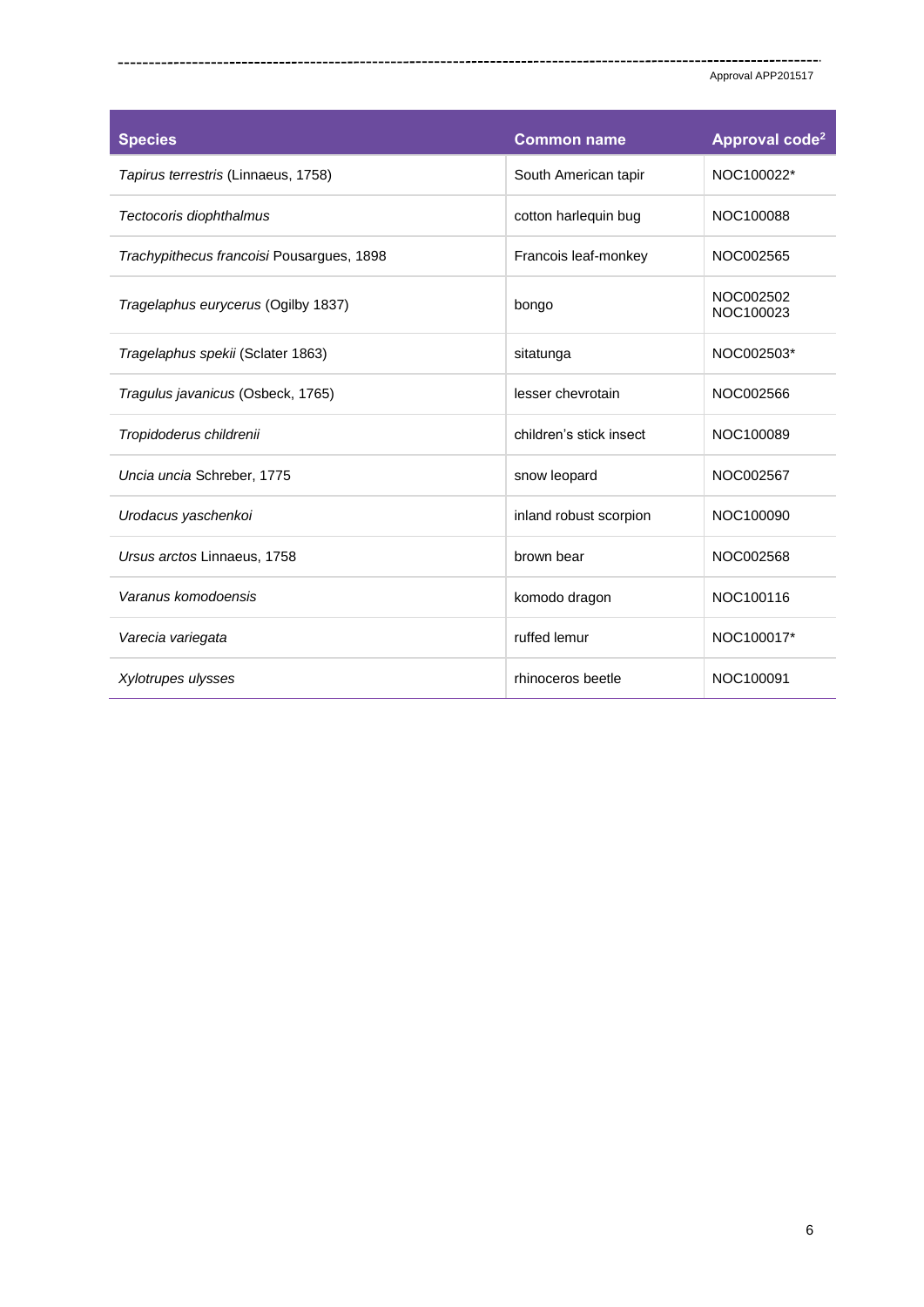| <b>Species</b>                                                                                                           | <b>Common name</b>                             | <b>Approval</b>        |
|--------------------------------------------------------------------------------------------------------------------------|------------------------------------------------|------------------------|
| Acinonyx jubatus (Schreber, 1775)                                                                                        | cheetah                                        | PRE008902              |
| Ailurus fulgens (F.G. Cuvier, 1825)                                                                                      | red panda                                      | PRE008903              |
| Alligator mississippiensis (Daudin, 1801)                                                                                | American alligator                             | PRE009038              |
| Antidorcas marsupialis (Zimmerman, 1780)                                                                                 | springbok                                      | PRE008905              |
| Antilope cervicapra (Linnaeus, 1758)                                                                                     | blackbuck                                      | PRE008907              |
| Aonyx cinerea (Illiger, 1815) (syn. Amblonyx cinereus (Illiger,<br>1815), Aonyx cinereus (Illiger, 1815), Aonyx cineria) | oriental short (small) clawed<br>otter         | PRE008904<br>PRE008896 |
| Apalone ferox                                                                                                            | Florida soft shell turtle                      | PRE100002              |
| Aphonopelma moderatum (Chamberlin & Ivie, 1939)                                                                          | Rio Grande gold tarantula                      | PRE001042              |
| Aphonopelma seemani (F.O.P.- Cambridge, 1897)                                                                            | Costa Rican zebra tarantula                    | PRE001043              |
| Ateles belzebuth                                                                                                         | long haired spider monkey                      | PRE008908              |
| Ateles geoffroyi                                                                                                         | black handed/Central<br>American spider monkey | PRE008911              |
| Avicularia urticans (Schmidt, 1994)                                                                                      | Peruvian pinktoe tarantula                     | PRE001044              |
| Boselaphus tragocamelus (Pallas, 1766)                                                                                   | nilgai                                         | PRE008913              |
| Brachylophus fasciatus                                                                                                   | Fiji island banded iguana                      | PRE100003              |
| Brachypelma smithi (Cambridge, 1897)                                                                                     | Mexican red-kneed tarantula                    | PRE001045              |
| Camelus dromedarius                                                                                                      | dromedary camel (Arabian<br>camel)             | PRE008914              |
| Canis latrans                                                                                                            | coyote                                         | PRE008915              |
| Catopuma temminckii (syn. Pardofelis temminckii, Felis<br>temmincki)                                                     | Asian golden cat                               | PRE008916              |
| Cebus apella                                                                                                             | brown capuchin monkey                          | PRE008918              |
| Ceratotherium simum (Burchell, 1817)                                                                                     | white rhinoceros                               | PRE008919              |
| Cercopithecus aethiops                                                                                                   | vervet monkey                                  | PRE008920              |
| Chamaeleo jacksonii                                                                                                      | Jacksons chameleon                             | PRE100004              |

*Table 2. Organisms deemed to be approved under section 45 in Approval APP201517*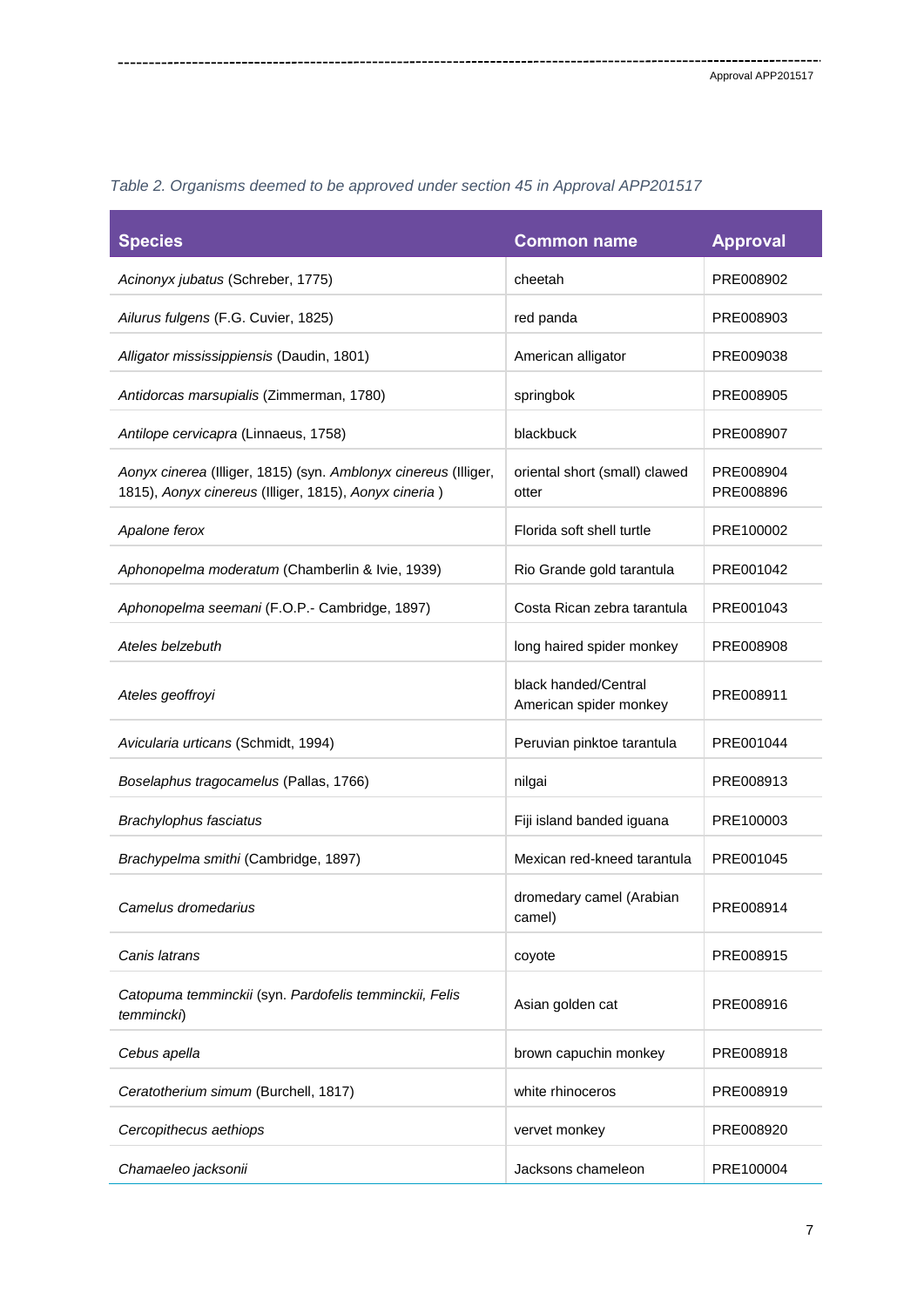| <b>Species</b>                              | <b>Common name</b>                  | <b>Approval</b> |
|---------------------------------------------|-------------------------------------|-----------------|
| Citharischius crawshayi (Pocock, 1900)      | king baboon tarantula               | PRE001046       |
| Crocodylus porosus (Schneider, 1801)        | salt water / estuarine<br>crocodile | PRE009039       |
| Dama ruficollis                             | Addra gazelle                       | PRE008921       |
| Dasyprocta aguti (syn. Dasyprocta leporina) | Brazilian (golden) agouti           | PRE008922       |
| Dolichotis patagonum (Zimmermann, 1780)     | Patagonian mara/cavy                | PRE008923       |
| Elephas maximus                             | Asiatic elephant                    | PRE008924       |
| Equus burchellii (Gray, 1824)               | zebra                               | PRE008927       |
| Eretmochelys imbricata                      | Hawks billed turtle                 | PRE100005       |
| Gehyra australis                            | house gecko                         | PRE100008       |
| Gekko monarchus                             | house gecko                         | PRE100007       |
| Geochelone carbonaria                       | red-footed tortoise                 | PRE100009       |
| Geochelone chilensis                        | chaco tortoise                      | PRE100010       |
| Geochelone denticulata                      | yellow-footed tortoise              | PRE100011       |
| Geochelone elegans                          | star tortoise                       | PRE100012       |
| Geochelone nigra                            | Galapagos tortoise                  | PRE100013       |
| Giraffa sp.                                 | giraffe                             | PRE008929       |
| Gopherus agassizii                          | desert tortoise                     | PRE100014       |
| Gopherus berlandieri                        | Texas tortoise                      | PRE100015       |
| Grammostola pulchra (Mello-Leitao, 1921)    | Brazilian black tarantula           | PRE001048       |
| Grammostola rosea (Walckenaer, 1837)        | Chilean rose tarantula              | PRE001047       |
| Grus rubicunda                              | Australian crane                    | PRE100016       |
| Helarctos malayanus                         | Malayan sunbear                     | PRE008931       |
| Hippopotamus amphibius                      | hippopotamus                        | PRE008932       |
| Hippotragus niger (Harris 1838)             | sable antelope                      | PRE008933       |
| Hydrochaeris hydrochaeris (Linnaeus, 1766)  | capybara                            | PRE001041       |
| Hylobates lar                               | white-handed lar gibbon             | PRE008934       |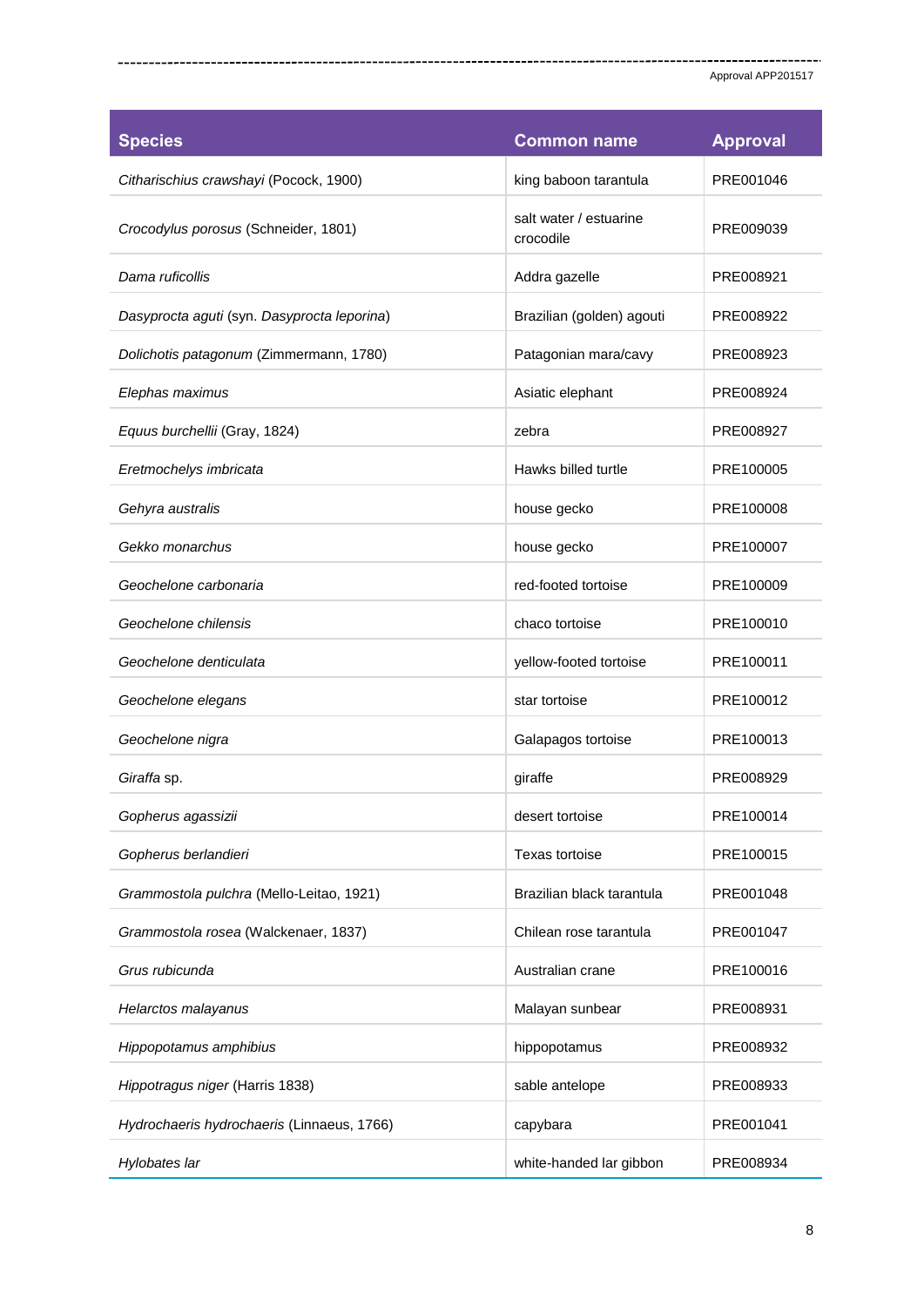| <b>Species</b>                                                            | <b>Common name</b>                  | <b>Approval</b>        |
|---------------------------------------------------------------------------|-------------------------------------|------------------------|
| Hylobates leucogenys (syn. Nomascus leucogenys)                           | white cheeked gibbon                | PRE008935              |
| Hylobates muelleri                                                        | Muller's Borean/grey gibbon         | PRE008936              |
| Hylobates syndactylus                                                     | Siamang gibbon                      | PRE008937              |
| Hystrix africaeaustralis                                                  | Cape porcupine                      | PRE001034              |
| Hystrix cristata                                                          | Crested porcupine                   | PRE008938              |
| Iguana iguana (Linnaeus, 1758)                                            | green iguana                        | PRE008900              |
| Kobus ellipsiprymnus (Ogilby, 1833)                                       | waterbuck                           | PRE008939              |
| Lasiodorides polycuspulatus (Schmidt & Bischoff, 1997)                    | Peruvian blonde tarantula           | PRE001049              |
| Lasiodorides striatus (Schmidt & Antonelli, 1996)                         | Peruvian orange stripe<br>tarantula | PRE001050              |
| Lemur catta                                                               | ring tailed lemur                   | PRE008940              |
| Lemur macao                                                               | black lemur                         | PRE008941              |
| Leontopithecus rosalia                                                    | golden lion tamarin                 | PRE008942              |
| Leptailurus serval (Schreber, 1776) (syn. Felis serval<br>Schreber, 1776) | serval                              | PRE008943<br>PRE008928 |
| Litoria caerulea (White, 1790)                                            | White's tree frog                   | PRE009037              |
| Loxodonta sp                                                              | African elephant                    | PRE100033<br>PRE100034 |
| Lycaon pictus                                                             | African wild dog                    | PRE008944              |
| Lynx rufus (Schreber, 1777) (syn. Felis rufus)                            | bobcat                              | PRE008945              |
| Macaca irus                                                               | crab eating macaque                 | PRE008946              |
| Macaca mulatta                                                            | Rhesus macaque                      | PRE008947              |
| Macaca nemestrina                                                         | pig tailed macaque                  | PRE008948              |
| Macaca radiata                                                            | bonnet macaque                      | PRE008949              |
| Macropus giganteus Shaw 1790                                              | great grey kangaroo                 | PRE100018              |
| Macropus rufus (Desmarest 1822)                                           | red kangaroo                        | PRE100019              |
| Ophisaurus apodus (syn. Pseudopus apodus)                                 | scheltopusik/glass lizard           | PRE100021              |
| Oryx dammah (Cretzschmar, 1826)                                           | scimitar horned oryx                | PRE008950              |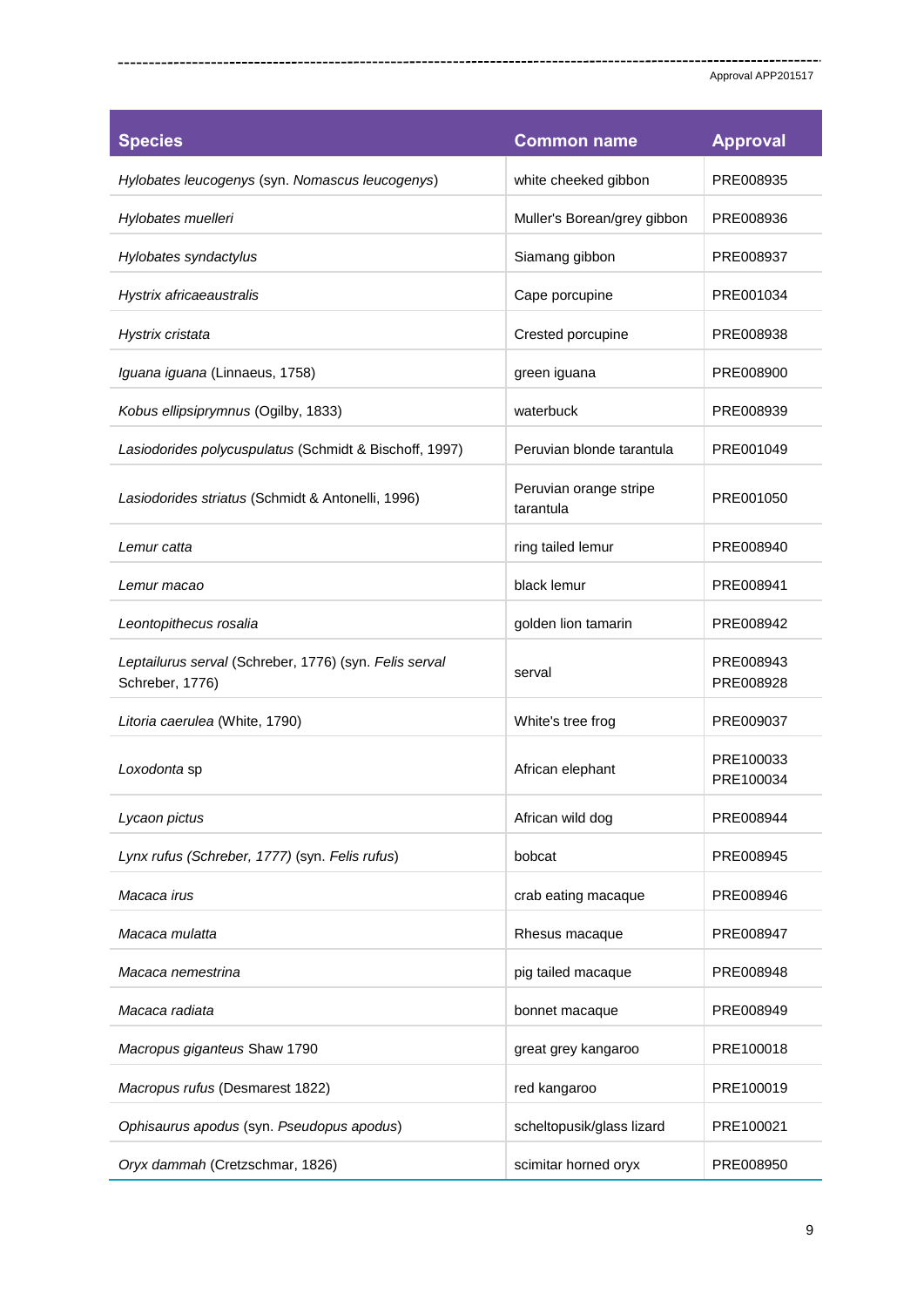| <b>Species</b>                                                        | <b>Common name</b>                    | <b>Approval</b> |
|-----------------------------------------------------------------------|---------------------------------------|-----------------|
| Oryx gazella                                                          | gemsbok/gemsbuck/oryx                 | PRE008951       |
| Pamphobetus antinous (Pocock, 1923)                                   | steely blue-leg bird-eating<br>spider | PRE001051       |
| Pamphobetus platytomma (Mello-Leitao, 1923)                           | Brazilian pink tarantula              | PRE001052       |
| Pan troglodytes                                                       | chimpanzee                            | PRE008952       |
| Panthera leo                                                          | African lion                          | PRE008953       |
| Panthera pardus                                                       | leopard                               | PRE008955       |
| Panthera tigris                                                       | tiger                                 | PRE008957       |
| Papio hamadryas                                                       | baboon                                | PRE008958       |
| Pecari tajacu (syn. Tayassu tajacu)                                   | collared peccary                      | PRE008960       |
| Pelecanus conspicillatus                                              | Australian pelican                    | PRE100023       |
| Phelsuma madagascariensis                                             | Madagascar giant day gecko            | PRE009032       |
| Phoenicopterus roseus (Phoenicopterus ruber roseus<br>(Pallas, 1811)) | greater flamingo                      | PRE100025       |
| Pongo abelii                                                          | Sumatran orangutan                    | PRE100035       |
| Pongo pygmaeus                                                        | Bornean orangutan                     | PRE008961       |
| Prionailurus bengalensis (syn. Felis bengalensis)                     | leopard cat                           | PRE008962       |
| Pteropus poliocephalus                                                | grey headed flying fox                | PRE008963       |
| Pteropus scapulatus                                                   | little red flying fox                 | PRE008964       |
| Puma concolor (Linnaeus 1771) (formerly Felis concolor)               | puma                                  | PRE008901       |
| Rhea americana                                                        | greater rhea                          | PRE100027       |
| Saguinus oedipus (Linnaeus, 1758)                                     | cotton top tamarin                    | PRE008965       |
| Saimiri sciureus (Linnaeus, 1758)                                     | common squirrel monkey                | PRE009036       |
| Suricata suricatta (Schreber, 1776)                                   | meerkat                               | PRE008966       |
| Tapirus terrestris (Linnaeus, 1758)                                   | South American tapir                  | PRE008967       |
| Theraphosa blondi (Latreille, 1804)                                   | Goliath bird-eating spider            | PRE001053       |
| Tragelaphus spekii (Sclater 1863)                                     | sitatunga                             | PRE008968       |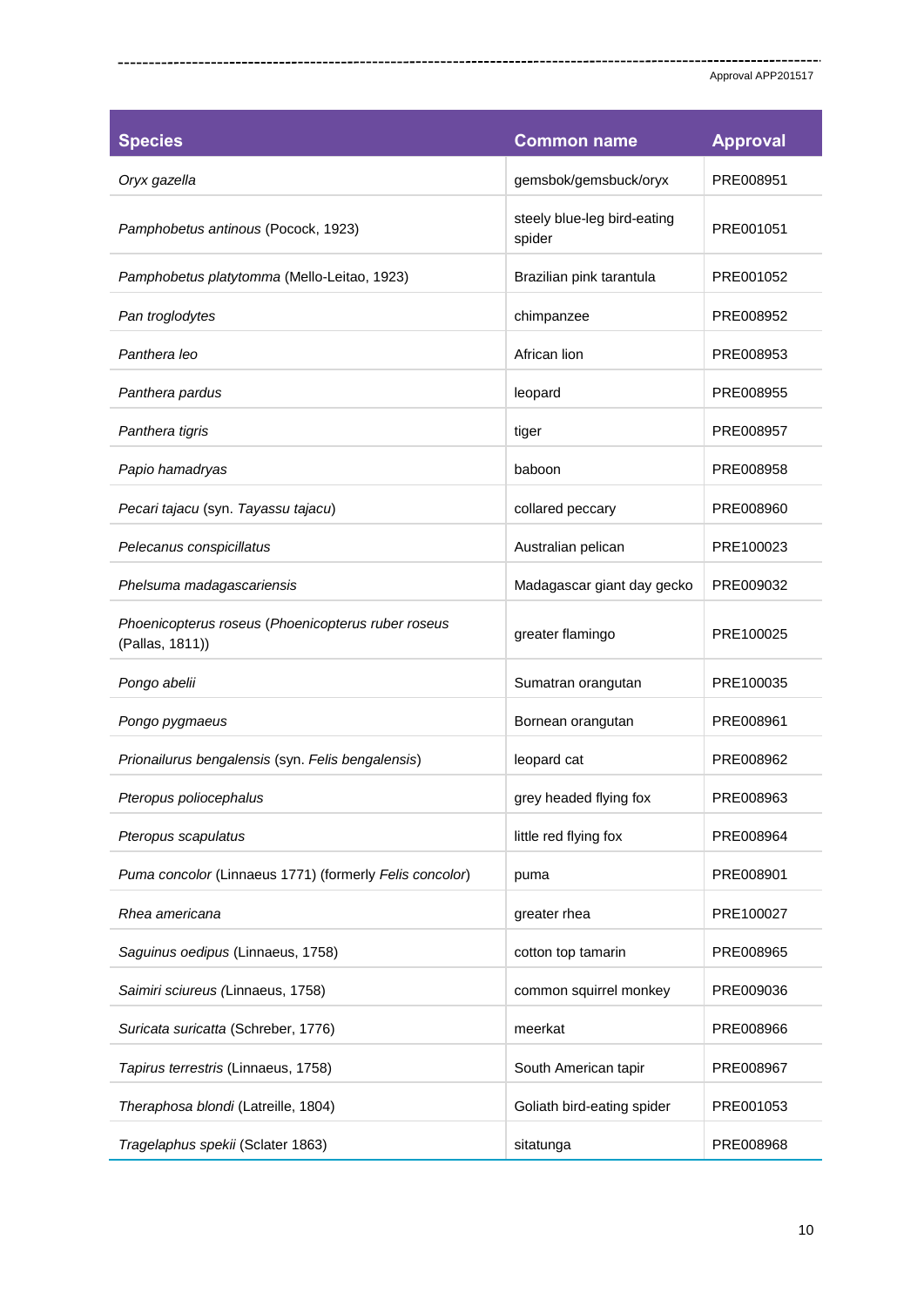| <b>Species</b>                        | <b>Common name</b>  | <b>Approval</b> |
|---------------------------------------|---------------------|-----------------|
| Varanus gouldii                       | Goulds monitor      | PRE100031       |
| Varanus varius                        | lace monitor        | PRE009035       |
| Varecia variegata                     | ruffed lemur        | PRE008969       |
| Vombatus ursinus Shaw 1800            | common wombat       | PRE001035       |
| Xenopus laevis                        | African clawed toad | PRE100032       |
| Zalophus californianus (Lesson, 1828) | Californian sealion | PRE100038       |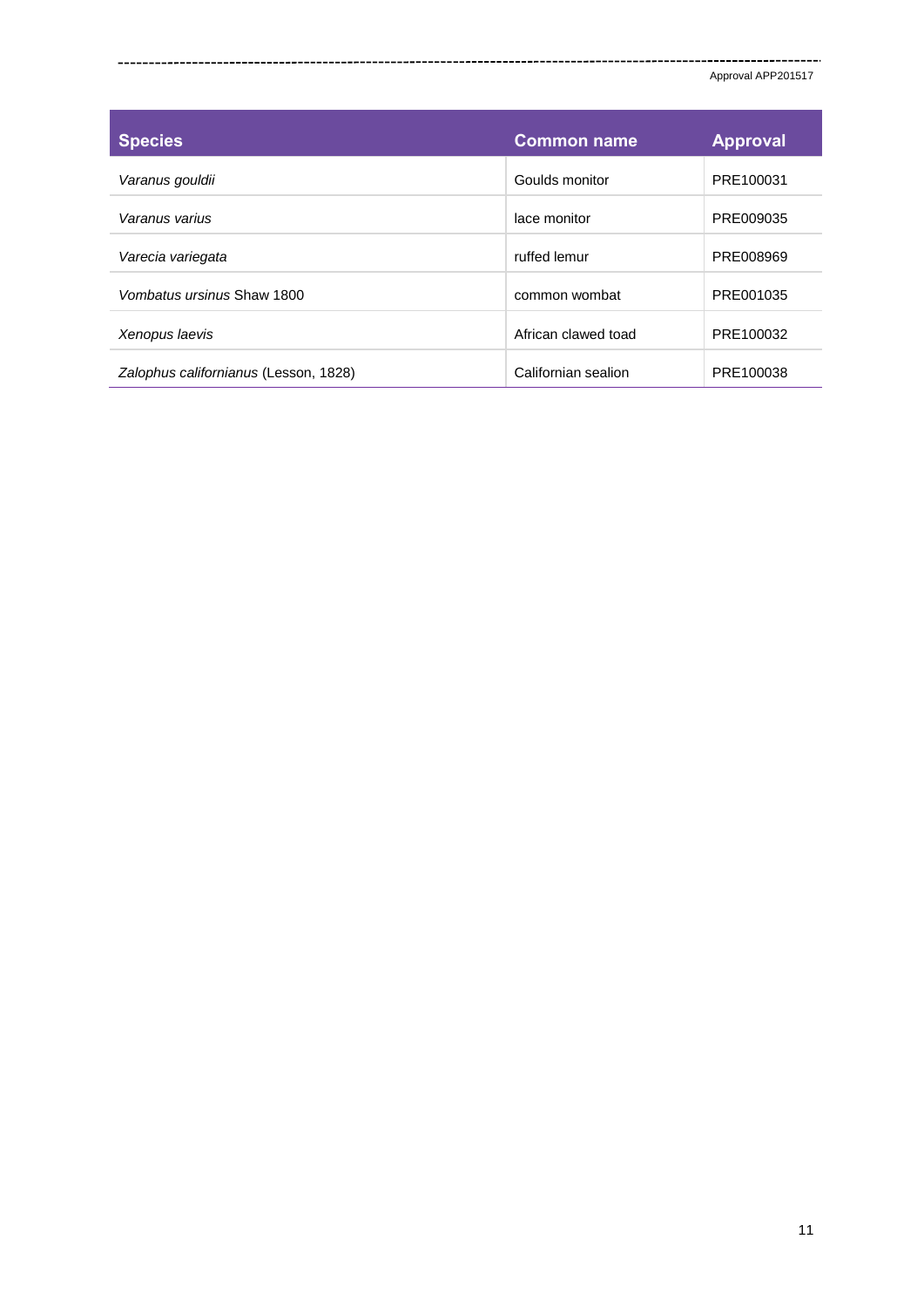## **Appendix 1: Controls required by this approval**

*Any person importing the approved organisms under the approval granted by this decision must ensure compliance with the controls set out below in respect of any activity they carry out under this approval in a facility under their control.*

#### *Requirement for the containment of approved organisms*

1. The approved organism(s) must be contained.

### *Requirements for accountability for compliance with controls*

2. The organisation, entity or person(s) responsible for the ownership, control and management of the containment facility where the approved organisms are held (including Board members and/or directors) must ensure compliance with the controls of this approval.

## *Requirement to specify how controls will be met*

- 3. Procedures that specify how the controls will be implemented and complied with must be documented, and these procedures must be reviewed at least annually to ensure they:
	- a) are effective in maintaining containment and achieving their purpose,
	- b) reflect any relevant changes in the facility and its operation, and
	- c) incorporate any improvements to best practice.
- 4. The containment facility must be operated in compliance with the documentation specified in control 3.

## *Requirement for continuity of containment*

5. The person(s) responsible for compliance with the HSNO Act controls must demonstrate that the containment facility has access to on-going financial resources and the management expertise necessary to ensure that the containment of all approved organisms held within the facility can be adequately maintained in the long term.

## *Requirements for the containment regime*

- 6. The containment facility and all containment area(s) where the approved organisms may be held must be clearly defined, described, and documented, including their location and boundaries.
- 7. The containment area(s) must be designed, constructed, managed, and maintained to prevent the approved organism from escaping, taking into account the physical, health and behavioural needs of the approved organism(s).
- 8. Persons entering and exiting the containment facility and/or any containment areas must do so in a way that does not adversely affect containment of the approved organism(s).
- 9. The approved organism(s) must be identifiable as a new organism and be able to be linked to the relevant HSNO Act approval.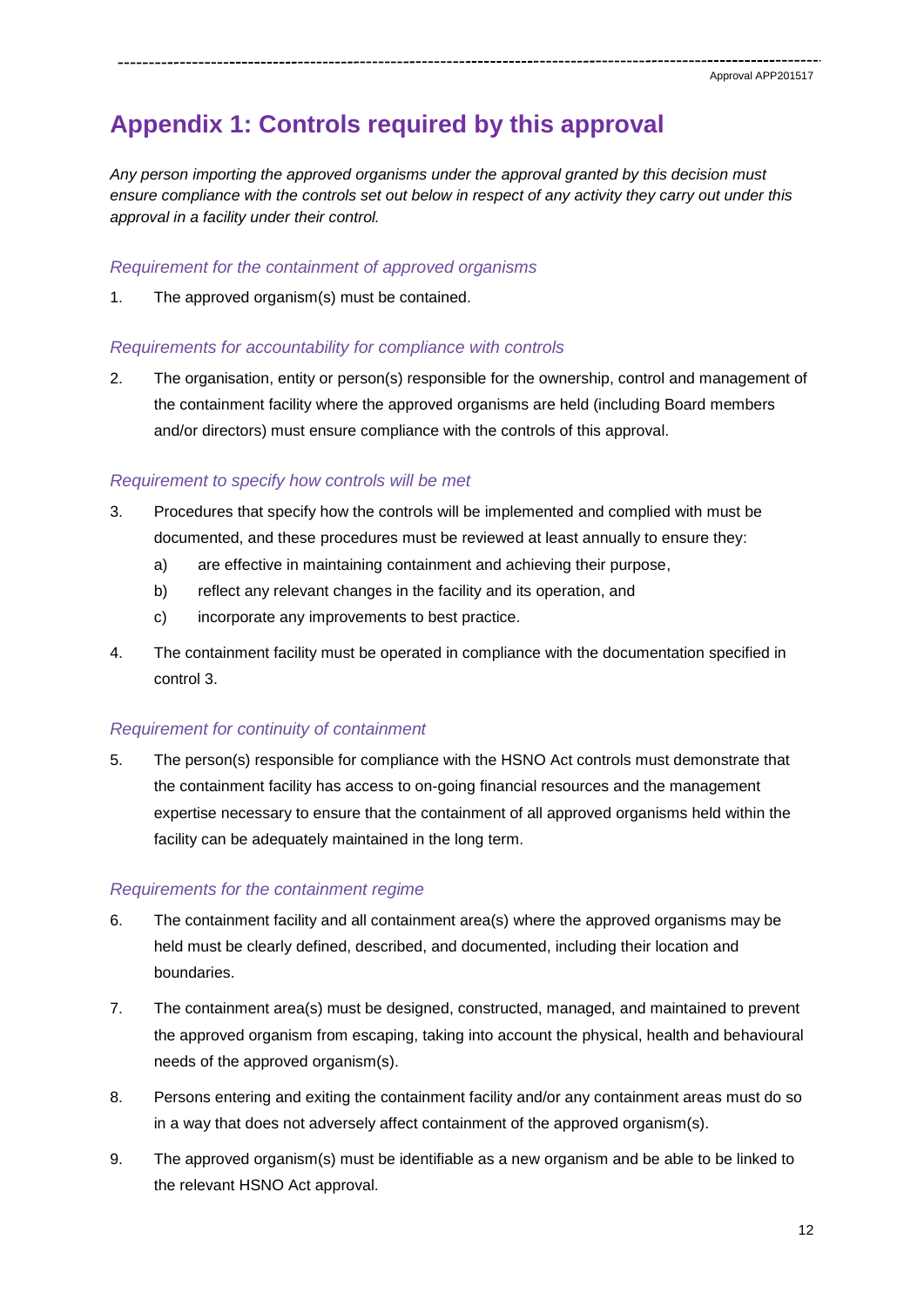## *Requirements for notification to the EPA and/or MPI*

- 10. Notification must be given to MPI of any movement of approved organisms outside of the facility, or any proposed modification to the containment regime which may affect the integrity of containment of the approved organism(s), before the modifications are undertaken.
- 11. The EPA and MPI must be notified in writing before this HSNO Act approval is used for the first time.
- 12. MPI must be notified as soon as possible, and within 24 hours, of any escape and/or breach of containment and the actions taken in response to that incident.

#### *Requirements for moving approved organisms*

- 13. The approved organism(s) must be contained during movement within, to, or from the containment facility.
- 14. When being moved outside of a containment facility, within New Zealand, the approved organism(s) must be accompanied by documentation stating the:
	- a) Identity of the approved organism(s)
	- b) Containment requirements
	- c) Details of the sender
	- d) Details of the receiving facility.

#### *Requirements to limit access to the containment facility*

- 15. Unauthorised persons must be excluded from the containment facility.
- 16. All containment facility entrances must be clearly identified including specifying who has the right of access.
- 17. The number and location of entrances to the containment facility where the approved organism(s) are held must be identified and documented.

#### *Requirements for removing equipment and waste from the containment facility*

- 18. Any waste (including biological material) that may harbour the approved organism(s), or heritable material from the approved organism, must be treated to ensure that the approved organism or any heritable material is killed prior to discarding.
- 19. Any equipment, that may harbour the approved organism(s) or heritable material from the approved organism, must be treated to ensure that the approved organism or any heritable material is killed prior to the equipment being used for another purpose or being removed from the containment area/facility.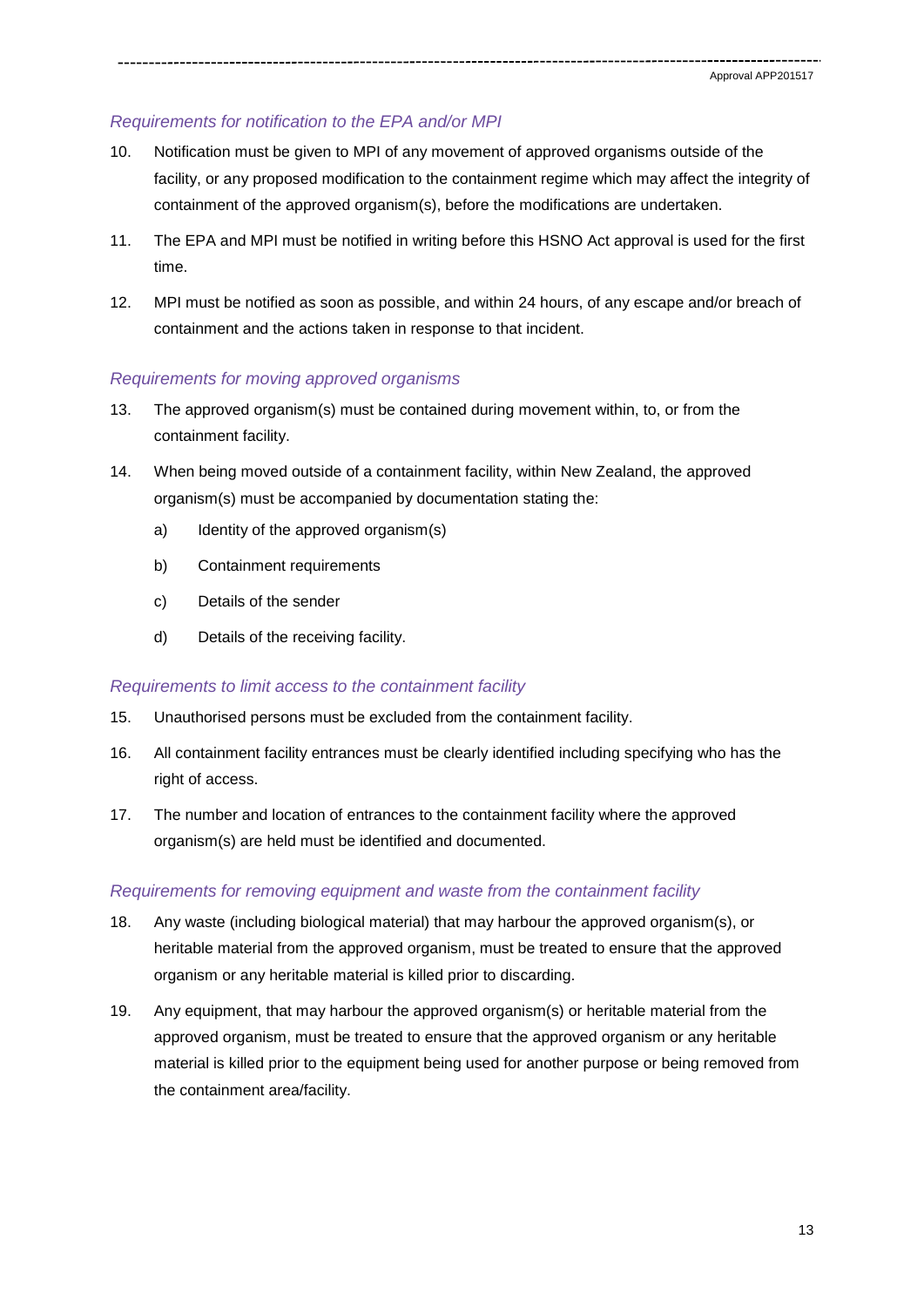#### *Requirement for dealing with undesirable organisms*

20. The containment facility must be secured and monitored to ensure the exclusion of undesirable organisms that might compromise the containment of the approved organism(s).

#### *Requirements for instruction and training*

- 21. Any person (including contractors, staff, students, visitors, and volunteers) entering the containment facility and/or containment areas must have received sufficient instruction on the containment regime to enable the person to meet their responsibilities in relation to containment.
- 22. The containment facility must have sufficient staff with the appropriate qualifications, training, and experience in the care and behaviour of the approved organism(s) to ensure containment is effectively maintained.

### *Requirements for contingency plans*

- 23. There must be a documented contingency plan for each approved organism held in the containment facility.
- 24. The contingency plan must be implemented immediately if there is any reason to believe that an approved organism has escaped or been released from the containment area or the containment facility, or any other breach of containment has occurred.

## *Requirements for internal inspections and monitoring*

- 25. To ensure containment is being achieved, containment measures must be:
	- a) Inspected, monitored and reviewed as appropriate
	- b) Inspected as soon as possible after any event that could compromise the containment regime, such as an Act of God (such as flood, earthquake) or any unauthorised attempt to enter the containment facility.
- 26. Any remedial requirements identified under control 25, or by any other means, must be actioned and/or implemented as soon as possible.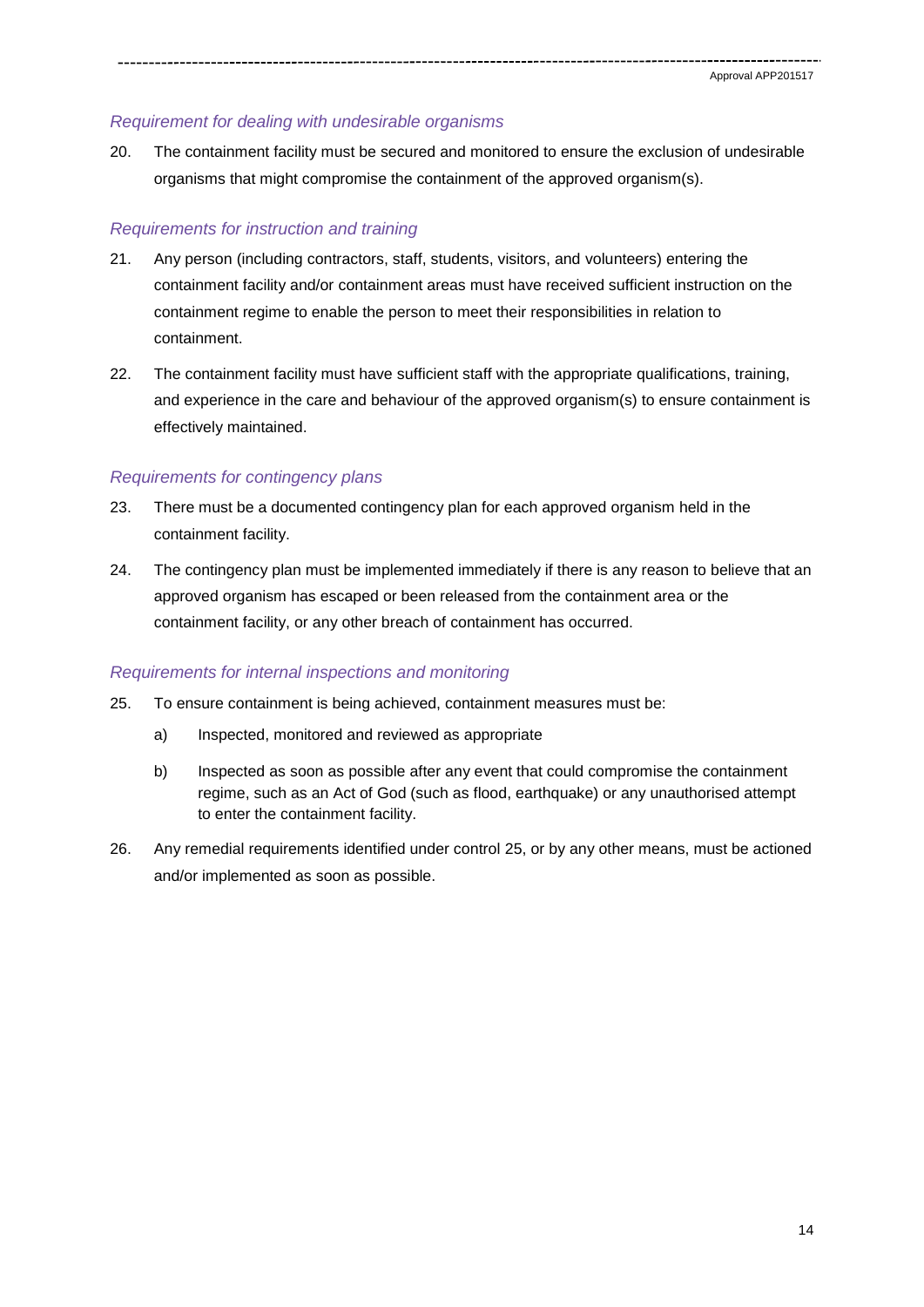.<br>...

## **Interpretation**

1. In these controls, unless otherwise specified below, a word has the same meaning as it is defined in the HSNO Act (if any).

2. Unless the context otherwise requires:

| approved<br>organism    | New organisms approved under application APP201517 as listed in Table 1 and 2.                                                                                                                                                                                                                                                                                                                            |
|-------------------------|-----------------------------------------------------------------------------------------------------------------------------------------------------------------------------------------------------------------------------------------------------------------------------------------------------------------------------------------------------------------------------------------------------------|
| audit                   | A systematic documented review or examination and evaluation of evidence to<br>determine the extent to which specific criteria are fulfilled.                                                                                                                                                                                                                                                             |
| authorised person       | Authorised persons are those identified in the containment facility documentation as<br>being allowed to be in the containment facility or any part thereof.                                                                                                                                                                                                                                              |
| breach                  | Escape of organism(s), unauthorised entry to the facility or containment area,<br>and/or the structural integrity of the facility being compromised.                                                                                                                                                                                                                                                      |
| containment             | Restricting an organism to a secure location or facility to prevent escape (section 2)<br>of the HSNO Act).                                                                                                                                                                                                                                                                                               |
| containment area        | The specified place and/or conditions within the containment facility designated for<br>a specified approved organism.                                                                                                                                                                                                                                                                                    |
| containment<br>facility | A place approved by MPI in accordance with section 39 of the Biosecurity Act 1993,<br>for holding approved organisms.                                                                                                                                                                                                                                                                                     |
| contingency plan        | A plan devised to respond to a specific situation where things could go wrong,<br>affecting containment for example escape of an approved organism. It contains<br>information, tasks and procedures that are necessary for timely decision-making<br>and response to an unexpected event, or situation where the preferred plan fails.                                                                   |
| controls                | Any obligations or restrictions imposed on any approved organism, or on any<br>person in relation to any approved organism, by the HSNO Act, or any regulations,<br>rules, codes, or other documents made in accordance with the provisions of this or<br>any other Act for the purposes of controlling the adverse effects of that organism on<br>people or the environment (section 2 of the HSNO Act). |
| disposal                | (In relation to an approved organism) rendering the organism biologically inactive in<br>such a manner as to prevent the occurrence of any future biological activity, or<br>exporting the organism from New Zealand (section 2 of the HSNO Act).                                                                                                                                                         |
| decontaminate           | Kill or remove all approved organisms and heritable material.                                                                                                                                                                                                                                                                                                                                             |
| documentation           | Written or electronic records (including manuals, lists, diagrams, maps, policies,<br>procedures, plans and protocols, records of training, access).                                                                                                                                                                                                                                                      |
| <b>EPA</b>              | The Environmental Protection Authority.                                                                                                                                                                                                                                                                                                                                                                   |
| heritable material      | (In relation to an approved organism) viable biological material, including gametes<br>and spores, arising from that organism that can, without human intervention,<br>regenerate the organism or reproduce a new generation of the same species of the<br>organism (section 2, HSNO Act).                                                                                                                |
| <b>HSNO Act</b>         | Hazardous Substances and New Organisms Act 1996.                                                                                                                                                                                                                                                                                                                                                          |
| <b>MPI</b>              | Ministry for Primary Industries.                                                                                                                                                                                                                                                                                                                                                                          |